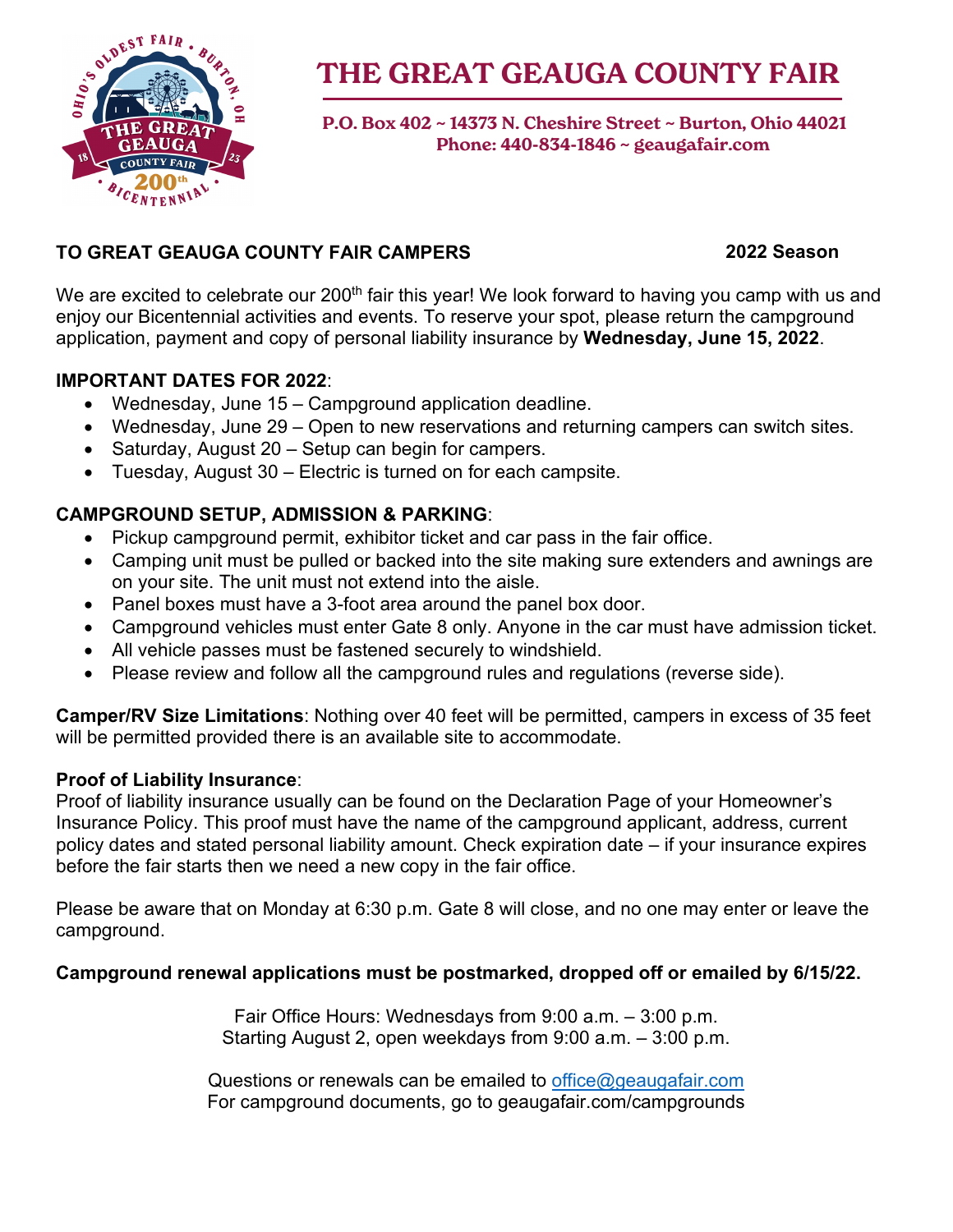## **The Great Geauga County Fair Campground Regulations**

*To ensure a positive and safe campground experience, any camper found violating a regulation may be subject to dismissal from the campground and loss of campground privileges in future years.*

- 1. One campsite per family and you must be a participant in the fair.
- 2. Campsites are rented only to people over 18 years old.
- 3. Campsites are non-transferable.
- 4. Only two (2) cars per campsite with valid campground parking pass; each car must fit on the campsite.
- 5. No livestock truck or livestock trailers in camping area, except trailers with living quarters.
- 6. Campfires or open fires in any type of container are not permitted.
- 7. No generators permitted in campgrounds.
- 8. No water or sewer hookups available.
- 9. No dogs or any other animal are allowed in campgrounds.
- 10. No minor(s) is allowed to stay overnight in a campsite without an adult present.
- 11. Alcoholic beverages are prohibited on Geauga County Fairgrounds property.
- 12. Participant agrees to indemnify and save harmless Geauga County Agricultural Society, Inc. from and against all loss, liability or damage, for injuries to persons or property sustained on said premises and from all loss, liability or damage by reason of the participant's operations or use of said premises.
- 13. Proof of liability insurance must be provided to the Geauga County Agricultural Society. This can be a copy of their homeowner's insurance policy or other general liability insurance coverage which must have their name, address and the amount of personal/family liability coverage.
- 14. Keep noise to a minimum. Excessive noise causing disturbance to other campers is not tolerated. Official Campground Quiet Hours: Wednesday – Friday: 11:00 p.m. to sunrise Saturday & Sunday: 12:00 a.m. (midnight) to sunrise
- 15. Any disturbance requiring the intervention of the Sheriff's Department will constitute reason for dismissal from campgrounds and loss of campground privileges in future years.
- 16. All campers and campground vehicles must enter Gate 8.
- 17. Camping unit must be pulled or backed into the site making sure extenders and awning are on your site. Only one RV or camping vehicle per campsite or up to two small tents per campsite.
- 18. No camping unit over 40 feet will be permitted; camping units in excess of 35 feet will be permitted provided there is an available site to accommodate.
- 19. Campers are not permitted to have golf carts, ATV's, or any other similar form of transportation.
- 20. Only 12 gauge electric cords are permitted for camper hookup. No romex cords allowed.
- 21. Campers and RVs can start setting up as early as Saturday August 20, 2022 and must be removed from the campsite by Sunday, September 11, 2022.